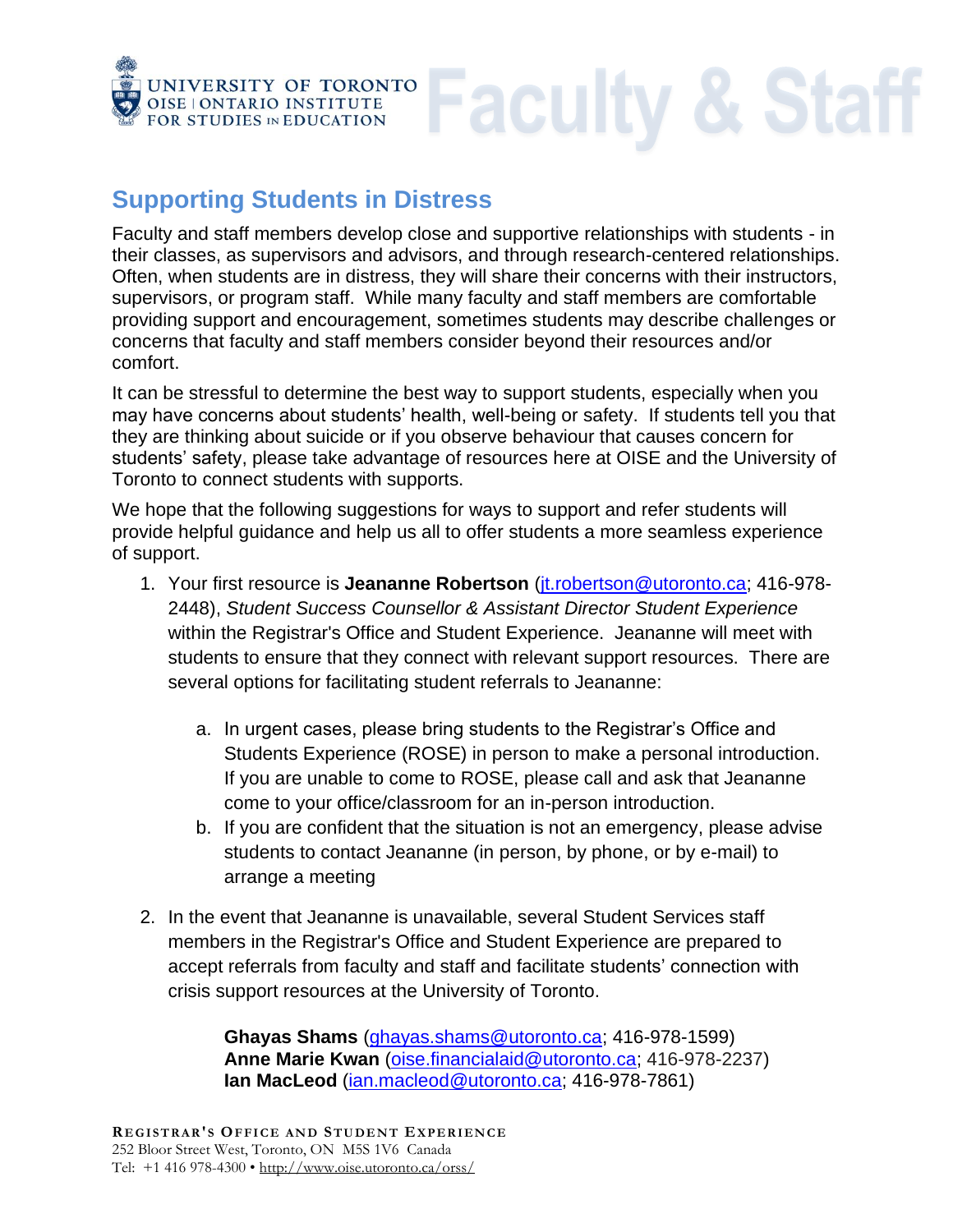- 3. If all above-listed resources are unavailable, but the University is open (business hours) – **faculty and staff** can contact the University of Toronto *Crisis Response Team* at (416) 946-7111. This is an internal U of T resource, and this number **should not** be shared with students.
- 4. If you are in communication with students outside of business hours or when the University is closed, you may wish to refer students to the following resources:
	- a. The nearest Hospital Emergency Room / Urgent Care Centre. For a list, please visit:<http://www.studentlife.utoronto.ca/hwc/emergencies>
	- b. Good2Talk:<http://www.good2talk.ca/> (1-866-925-5454)

Good2Talk is a free, confidential, and anonymous helpline providing professional counselling, information, and referrals for mental health, addictions, and well-being to post-secondary students in Ontario - 24/7/365.

- c. My SSP (1-844-451-9700 or download the My SSP App) 24-hour, 365 free, confidential support for international students is available for any school, health, or general life concern, in 35 languages.
- d. The [Gerstein Centre](http://www.gersteincentre.org/) offers crisis intervention to adults living in the City of Toronto who experience mental health problems. Services include telephone support, community visits, and a short-stay residence. All services are free of charge and can be accessed through the **Crisis Line at 416-929-5200**, 24 hours a day, 7 days a week.
- e. **Campus Police / Community Safety** at 416-978-2222 are available 24/7 and have specific training and resources. You can refer students directly, or consult /report your concerns about a student.

## **Students at Risk**

Occasionally, faculty and staff may encounter students that they perceive to be "at risk", or who seem to be in distress, but who are not seeking help to mitigate or manage the factors that may be contributing to their at-risk status. Indeed, such students may not seem to be aware that they might benefit from help.

Faculty and staff cannot compel students to seek help, and there is no requirement for mandatory reporting in the absence of concerns about safety (either the safety of the student themselves or the safety of others). If you have persistent and significant concerns about a student, please share your concerns with your Department Chair and/or Program Director.

Chairs and Directors may wish to contact Student Progress & Support, who will be able to coordinate integrated and centralized follow up if they determine that the situation